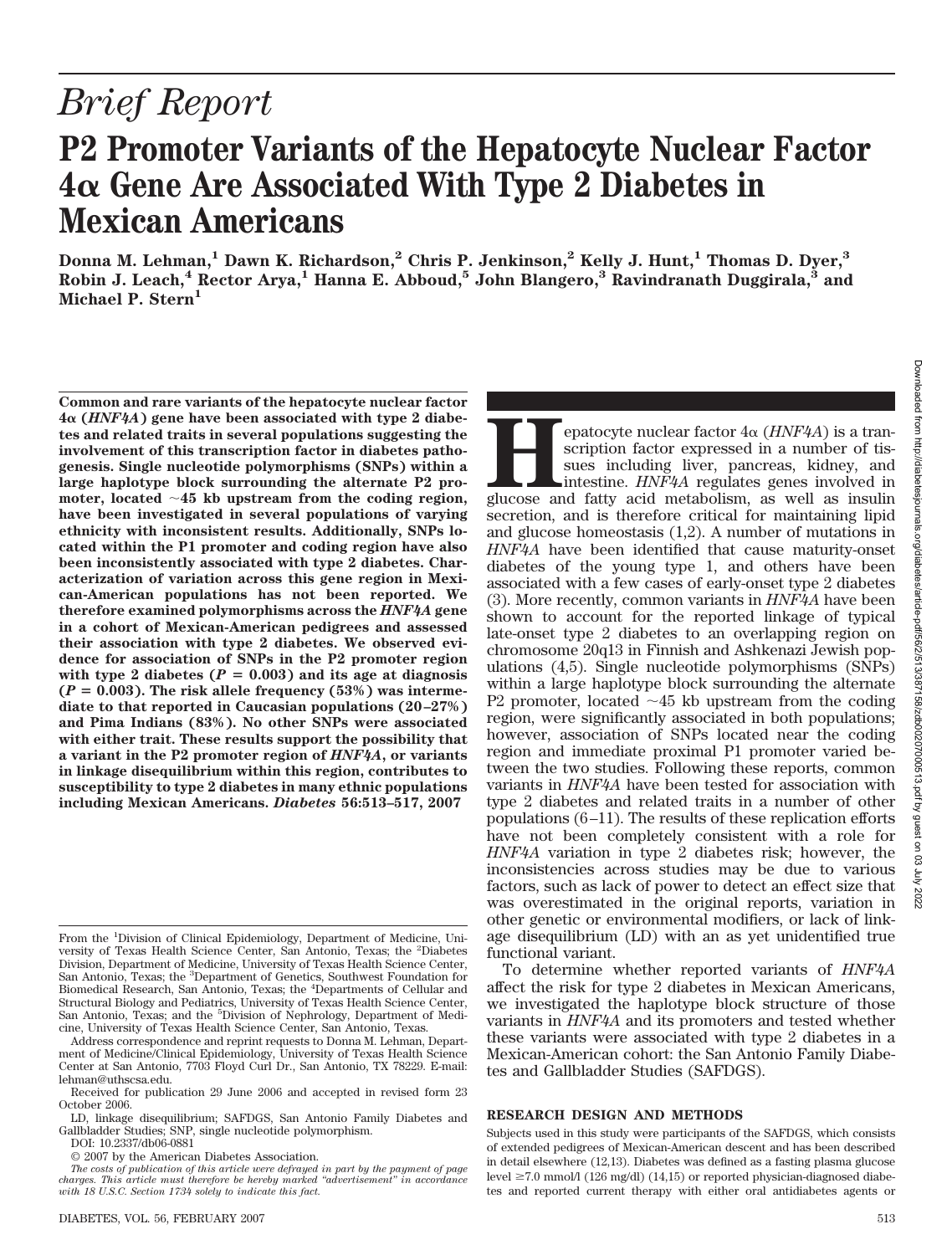

**FIG. 1. Pairwise correlation among SNPs in the Mexican-American population.**

insulin. SAS was used to model age of diabetes diagnosis as a proxy for age of diabetes onset with a Cox proportional hazards model (16). The Martingale residual from the Cox proportional hazards model, a quantitative trait, was used in the subsequent genetic analyses, using variance components methodology as implemented in the software package SOLAR (12,17). To analyze type 2 diabetes as a discrete phenotype in the variance components framework, we assumed an unobserved underlying quantitative liability, with individuals above a threshold considered diseased (18,19). The liability is assumed to have an underlying multivariate-normal distribution. Since the SAFDGS families were ascertained on the basis of a single type 2 diabetic proband per family, our analyses included ascertainment correction (20). The institutional review board of the University of Texas Health Science Center at San Antonio approved all procedures, and all subjects gave informed consent.

**Genotyping.** Genotyping of all SNPs was completed using the Applied Biosystems (ABI, Foster City, CA) TaqMan Allelic Discrimination methodology on an ABI Prism 7900HT Sequence Detection System according to the manufacturer's instructions. The discrepancy rate on duplicate genotyping was  $< 0.3$ %, and the call rate was 99%. Further, no Mendelian inconsistencies were observed.

**Statistical analyses.** LD between each pair of SNPs was calculated by direct correlation ( *r* ) between SNP genotype vectors in which individual SNP genotypes were scored as 0, 1, or 2, depending on how many copies of the rarer allele an individual carried. Haplotypes were estimated using the computer program SimWalk2 (21). Haplotype score vectors were then generated with elements containing a 0, 1, or 2, depending on the number of copies of a specific haplotype that an individual carried.

To test the association between each SNP or haplotype and the phenotypic traits, a measured genotype approach (22) was used, with the allele counts serving as the measured genotypes. This method accounts for the relatedness among family members. Parameter estimates were obtained by maximum likelihood methods, and the significance of association was tested by likelihood ratio tests. Within each model, we simultaneously estimated the effects of age and sex. The measured genotype method was implemented using SOLAR (17). To address possibilities of hidden population stratification in the SAFDGS population, we used a pedigree test of transmission disequilibrium, specifically the quantitative trait disequilibrium test, as described in Abecasis et al. (23). The model of Abecasis et al. (23) was used to partition the total association into either within  $(\beta_w)$  or between  $(\beta_b)$  family components, using allelic transmission scores in extended pedigrees. The parameters  $\beta_w$  and  $\beta_b$ are modeled as the fixed effects, within a variance components framework. Given that  $\beta_b$  could be confounded by population stratification, this approach is used to address the issue of population stratification by testing whether  $\beta_h$  $\beta_{w}$ . In the absence of population stratification,  $\beta_{b} = \beta_{w}$ .

#### **RESULTS**

We genotyped eight SNPs located near the P2 and P1 promoters and the coding region of *HNF4A* selected from the LD blocks defined in the Ashkenazi Jewish and Finnish populations. The pairwise correlation among these SNPs in this Mexican-American population are shown in Fig. 1. The haplotype block structure is similar to that reported in Caucasian populations in that a block is observed near the P2 promoter region, and LD decays between the P2 promoter and the rest of the gene. Due to the high correlation  $(r > 0.99)$  between the four SNPs located near the P2 promoter, only two were included in further analyses. We genotyped six SNPs (rs1884613, rs2144908, rs2425640, rs3212183, rs1885088, and rs3818247) in our entire cohort for whom lymphoblastoid cell lines and updated phenotypic data were available  $(n = 697)$ . All SNPs except rs2425640 (nominal *P* value  $= 0.048$ ) conformed to Hardy-Weinberg equilibrium expectations. When accounting for multiple testing, however, this SNP no longer deviates from Hardy-Weinberg equilibrium and, hence, was further analyzed.

Table 1 summarizes the allele frequencies for these six SNPs and the results of genotypic association analyses using an additive model for each SNP. The *P* values presented are not corrected for multiple testing. Using a conservative Bonferroni correction, which does not account for nonindependence between SNPs, a *P* value 0.004 would be required to obtain an experiment-wide *P* value  $\leq 0.05$ . Using this level of correction for multiple testing, both SNPs genotyped in the P2 promoter region were significantly associated with type 2 diabetes  $(P =$ 

TABLE 1

Allele frequencies and association analyses of individual SNPs in the *HNF4A* region in the SAFDGS (*n* 697 including 188 diabetic subjects)

| kb position* |            | Major/         | Minor allele          |           | Type 2 diabetes | Age at diagnosis |                 |
|--------------|------------|----------------|-----------------------|-----------|-----------------|------------------|-----------------|
|              | <b>SNP</b> | minor allele   | frequency $(n$ typed) | $P$ value | Relative risk   | $P$ value        | Effect on age   |
| $-9.422$     | rs4810424† | $C/G\ddagger$  | 0.48(427)             |           |                 |                  |                 |
| $-4.030$     | rs1884613  | $G/C\ddagger$  | 0.47(697)             | 0.003     | 1.31            | 0.003            | <b>Decrease</b> |
| $-3.926$     | rs1884614† | $T/C \ddagger$ | 0.48(429)             |           |                 |                  |                 |
| 1.272        | rs2144908  | $A/G\ddagger$  | 0.47(697)             | 0.003     | 1.31            | 0.003            | <b>Decrease</b> |
| 43.592       | rs2425640  | G/A            | 0.28(693)             | 0.070     | 1.14            | 0.157            | Decrease        |
| 50.693       | rs3212183  | T/C            | 0.36(695)             | 0.619     | 1.04            | 0.576            | Decrease        |
| 54.595       | rs1885088  | G/A            | 0.19(697)             | 0.499     | 0.94            | 0.976            | Increase        |
| 73.035       | rs3818247  | $T/G\ddagger$  | 0.37(697)             | 0.529     | 1.23            | 0.725            | Decrease        |

\*Kilobase position from *HNF4A* P2 promoter translation initiation site at chromosome 20 as reported by Love-Gregory et al. (4) and Silander et al. (5). Risk alleles identified in either Finnish or Ashkenazi Jewish populations are indicated by underline. *P* values are not adjusted for multiple comparisons. Association  $P$  values  $\leq 0.05$  are in bold font. Relative risk is the risk of bearing two copies of major alleles versus the risk for not bearing major alleles when using an additive model. †SNPs not further analyzed due to LD as shown in Figure 1. ‡SNP for which major and minor alleles differ from those reported in references 4, 5, and 9. Decrease: age at diagnosis is lower in subjects bearing the major allele than in subjects not bearing the major allele.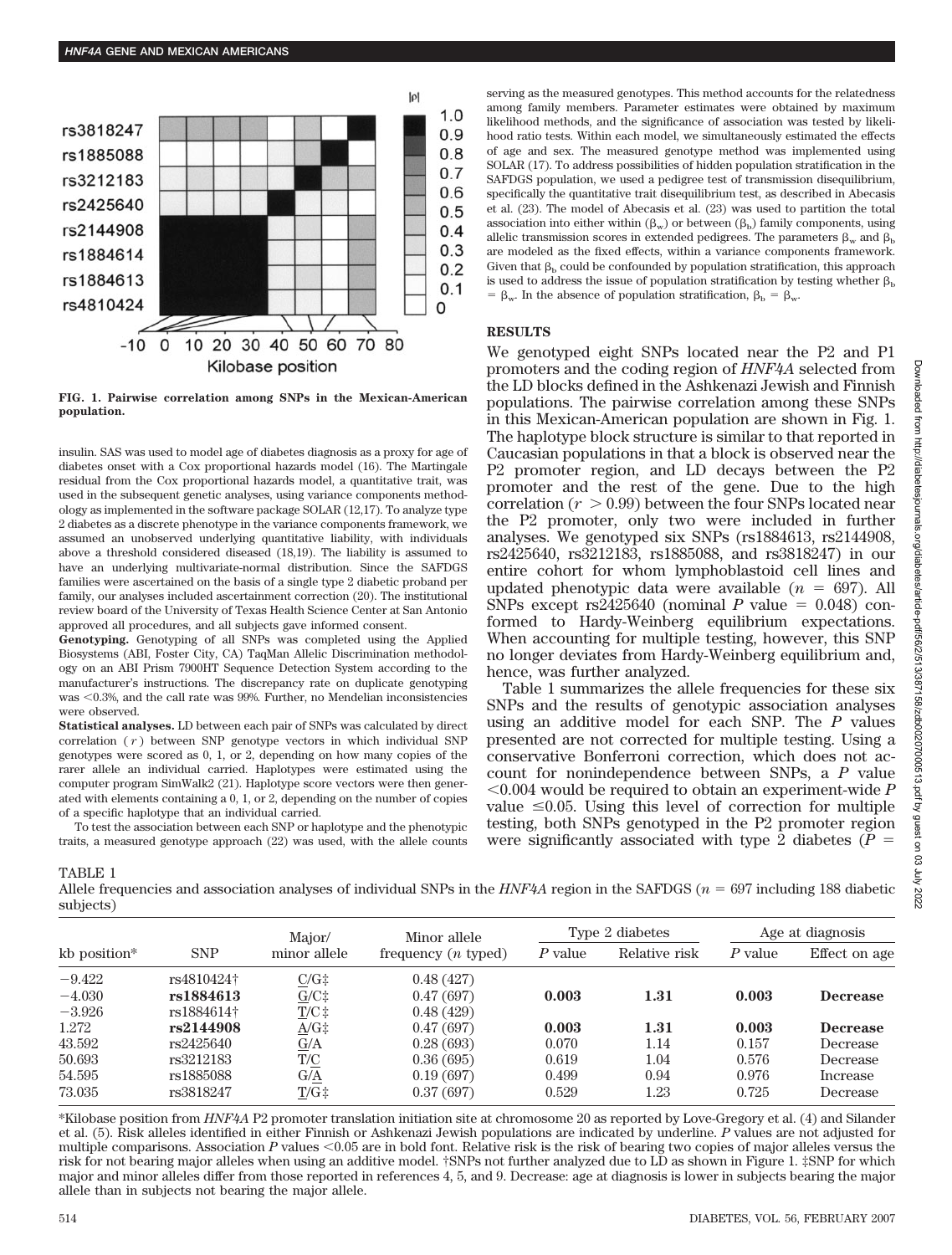Characteristics of SAFDGS subjects by genotype at SNP rs2144908

| Genotype                          | AA              | AG              | GG              | P value |
|-----------------------------------|-----------------|-----------------|-----------------|---------|
| Male                              | 37.3            | 41.0            | 44.5            | 0.1219  |
| With diabetes<br>Mean age         | 34.3            | 26.4            | 19.4            | 0.0026  |
| (years)                           | $47.6 \pm 18.0$ | $46.0 \pm 16.6$ | $44.4 \pm 16.7$ | 0.1147  |
| BMI $\left(\frac{kg}{m^2}\right)$ | $31.2 \pm 7.1$  | $31.4 \pm 7.6$  | $29.7 \pm 6.6$  | 0.9778  |

Data are mean  $\pm$  SD or percent.

0.003) and the quantitative trait age at diabetes onset  $(P =$ 0.003). No other SNPs were associated with these traits. The allele A of SNP rs2144908 and allele G of SNP 1884613 were associated with increased risk for type 2 diabetes, as well as a lower age at diagnosis. The characteristics of the subjects by their genotype at SNP rs2144908 are shown in Table 2. Since SNPs rs1884613 and rs2144908 were in near complete LD (only one individual differed at these two SNPs), only the results for SNP rs2144908 are shown.

As indicated in Table 1, the allele frequencies for five of the SNPs examined in this study are markedly different from those reported in other ethnic groups. The minor alleles reported in the Ashkenazi Jewish and Finnish populations are the major alleles in this Mexican-American population. The direction of effect of the alleles appears the same, however. For example, the at-risk allele A for SNP  $rs2144908$  had a frequency of  $0.20-0.27$  in the Caucasian populations (4,5) and 0.83 in the Pima Indian population (9) but an intermediate frequency of 0.53 in the SAFDGS and was associated with an increased risk for diabetes in all three populations. Since the Mexican Americans are an admixed population of European and Native-American origin, this difference in allele frequencies may reflect evidence of admixture. A test for hidden population stratification (i.e., admixture), however, was not significant for any of the individual SNPs (*P* value range of  $0.27 - 0.99$ ).

We further tested whether haplotypes were associated with diabetes and age at diagnosis (Table 3). We elected to conduct a haplotype analysis similar to that of Silander et al. (5) for comparative purposes. The haplotypes defined by SNPs rs2144908, rs2425640, rs3212183, rs1885088, and rs3838247 were compared, as shown in Table 3. The results largely reflect those of the single SNP analyses; i.e., a SNP in the P2 block that is in LD with rs2144908 is associated with type 2 diabetes and age at diagnosis. All haplotypes containing the rs2144908 risk allele A had an estimated relative risk  $\geq 1.00$ , although only one was statistically significant. The most common haplotype contained the risk allele A at rs2144908 and was not associated with type 2 diabetes or age at diagnosis. In contrast, a less common haplotype (Hap 9 in Table 3) bearing the rs2144908 A allele, and the previously implicated risk

#### TABLE 3

Haplotype frequencies and evidence for association in SAFDGS subjects

|                                                                                                                                                                 | Haplotypes across genomic region ( $n = 693$ )                                                                                                                                              |                                                                                                                                                                                                                                                |                                                                                                              |                                                                                                                                                                                                          |                                                                                                                                                    | Frequency<br>in SAFDGS                                                                                                              | Type 2 diabetes                                                                                                                     |                                                                                                                      | Age at diagnosis                                                                                                                    |                                                                                                                                                                                         |
|-----------------------------------------------------------------------------------------------------------------------------------------------------------------|---------------------------------------------------------------------------------------------------------------------------------------------------------------------------------------------|------------------------------------------------------------------------------------------------------------------------------------------------------------------------------------------------------------------------------------------------|--------------------------------------------------------------------------------------------------------------|----------------------------------------------------------------------------------------------------------------------------------------------------------------------------------------------------------|----------------------------------------------------------------------------------------------------------------------------------------------------|-------------------------------------------------------------------------------------------------------------------------------------|-------------------------------------------------------------------------------------------------------------------------------------|----------------------------------------------------------------------------------------------------------------------|-------------------------------------------------------------------------------------------------------------------------------------|-----------------------------------------------------------------------------------------------------------------------------------------------------------------------------------------|
| Hap*                                                                                                                                                            | rs2144908                                                                                                                                                                                   | rs2425640                                                                                                                                                                                                                                      | rs3212183                                                                                                    | rs1885088                                                                                                                                                                                                | rs3818247                                                                                                                                          |                                                                                                                                     | $P$ value                                                                                                                           | Relative<br>risk                                                                                                     | $P$ value                                                                                                                           | Effect on age<br>at diagnosis                                                                                                                                                           |
| $\mathbf{1}$<br>$\overline{2}$<br>$\overline{3}$<br>$\frac{4}{5}$<br>$\,6\,$<br>$\overline{7}$<br>8<br>$\boldsymbol{9}$<br>$10\,$<br>11<br>12<br>13<br>14<br>15 | $\frac{\mathbf{A}}{\mathbf{G}}$<br>G<br>$\frac{\mathbf{A}}{\mathbf{G}}$<br>G<br>$\mathbf G$<br>$\frac{\underline{A}}{\underline{A}}$<br>G<br>$\frac{\mathbf{A}}{\mathbf{A}}$<br>$\mathbf G$ | $\frac{\mathbf{G}}{\mathbf{G}}$<br>A<br>$\boldsymbol{\rm{A}}$<br>$\boldsymbol{\rm{A}}$<br>$\frac{\underline{G}}{\underline{G}} \frac{\underline{G}}{\underline{G}} \frac{\underline{G}}{\underline{G}}$<br>$\frac{\overline{G}}{\overline{G}}$ | Т<br>$\frac{C}{T}$<br>T<br>T<br>T<br>$rac{C}{C}$ $rac{C}{T}$<br>$\frac{C}{T}$<br>$\frac{\text{C}}{\text{C}}$ | G<br>G<br>G<br>$\mathbf G$<br>$\mathbf G$<br>$\mathbf G$<br>$\frac{\mathbf{A}}{\mathbf{A}}$<br>$\overline{G}$<br>$\mathbf G$<br>$\mathbf G$<br>$\overline{G}$<br>$\mathbf G$<br>$\underline{\mathbf{A}}$ | $\frac{\text{T}}{\text{G}}$<br>${\bf G}$<br>$\frac{T}{T}$ $\frac{T}{G}$<br>$\frac{T}{G}$<br>${\bf G}$<br>$\mathbf G$<br>${\bf G}$<br>$\frac{T}{T}$ | 0.271<br>0.098<br>0.078<br>0.067<br>0.062<br>0.055<br>0.053<br>0.051<br>0.042<br>0.035<br>0.029<br>0.025<br>0.022<br>0.021<br>0.020 | 0.292<br>0.949<br>0.343<br>0.929<br>0.168<br>0.732<br>0.697<br>0.991<br>0.019<br>0.413<br>0.238<br>0.533<br>0.294<br>0.011<br>0.759 | 1.08<br>0.99<br>0.88<br>1.00<br>0.84<br>0.94<br>0.94<br>1.00<br>2.09<br>0.87<br>0.83<br>1.24<br>1.52<br>0.74<br>1.09 | 0.379<br>0.896<br>0.555<br>0.466<br>0.187<br>0.393<br>0.391<br>0.899<br>0.004<br>0.848<br>0.192<br>0.668<br>0.343<br>0.108<br>0.983 | Decrease<br>Increase<br>Increase<br>Decrease<br>Increase<br>Increase<br>Increase<br>Increase<br><b>Decrease</b><br>Increase<br>Increase<br>Decrease<br>Decrease<br>Increase<br>Decrease |
|                                                                                                                                                                 |                                                                                                                                                                                             |                                                                                                                                                                                                                                                | Haplotypes in P2 promoter block $(n = 441)$                                                                  |                                                                                                                                                                                                          |                                                                                                                                                    |                                                                                                                                     |                                                                                                                                     |                                                                                                                      |                                                                                                                                     |                                                                                                                                                                                         |
|                                                                                                                                                                 | rs4810424                                                                                                                                                                                   | rs1884613                                                                                                                                                                                                                                      | rs1884614                                                                                                    | rs2144908                                                                                                                                                                                                |                                                                                                                                                    |                                                                                                                                     |                                                                                                                                     |                                                                                                                      |                                                                                                                                     |                                                                                                                                                                                         |
| $\mathbf{1}$<br>$\overline{2}$<br>$\overline{3}$<br>$\overline{4}$<br>$\rm 5$<br>$\,6$                                                                          | $\frac{\rm C}{\rm G}$<br>G<br>$\frac{\text{C}}{\text{G}}$                                                                                                                                   | $\frac{\mathrm{G}}{\mathrm{C}}$<br>$\mathbf C$<br>$\frac{\text{G}}{\text{G}}$                                                                                                                                                                  | $\frac{T}{C}$<br>$\frac{T}{C}$<br>$\frac{T}{C}$                                                              | $\frac{\mathbf{A}}{\mathbf{G}}$<br>$\frac{\mathbf{A}}{\mathbf{G}}$<br>$\mathbf G$<br>$\Delta$                                                                                                            |                                                                                                                                                    | 0.516<br>0.472<br>0.004<br>0.003<br>0.002<br>0.002                                                                                  | $2 \times 10^{-4}$<br>$8 \times 10^{-5}$<br>0.326<br>0.326<br>0.156<br>0.751                                                        | 1.23<br>0.56<br>Increased<br>Increased<br>Increased<br>Decreased                                                     | $1 \times 10^{-4}$<br>$3 \times 10^{-6}$<br>0.1815<br>0.1819<br>0.1128<br>0.856                                                     | <b>Decrease</b><br><b>Increase</b><br>Decrease<br>Decrease<br>Decrease<br>Increase                                                                                                      |

\*Observed haplotypes (Hap) numbered by decreasing frequency. Risk alleles as identified in the Finnish and Ashkenazi Jewish populations are underlined. P values are not adjusted for multiple comparisons. Association P values <0.05 are in bold font. Relative risk is the ratio of the risk for carrying two copies of the haplotype to risk when not having the haplotype; for rare haplotypes in P2 promoter block, only risk direction is given. Decrease: age at diagnosis is lower in subjects bearing the haplotype than in subjects not carrying the haplotype.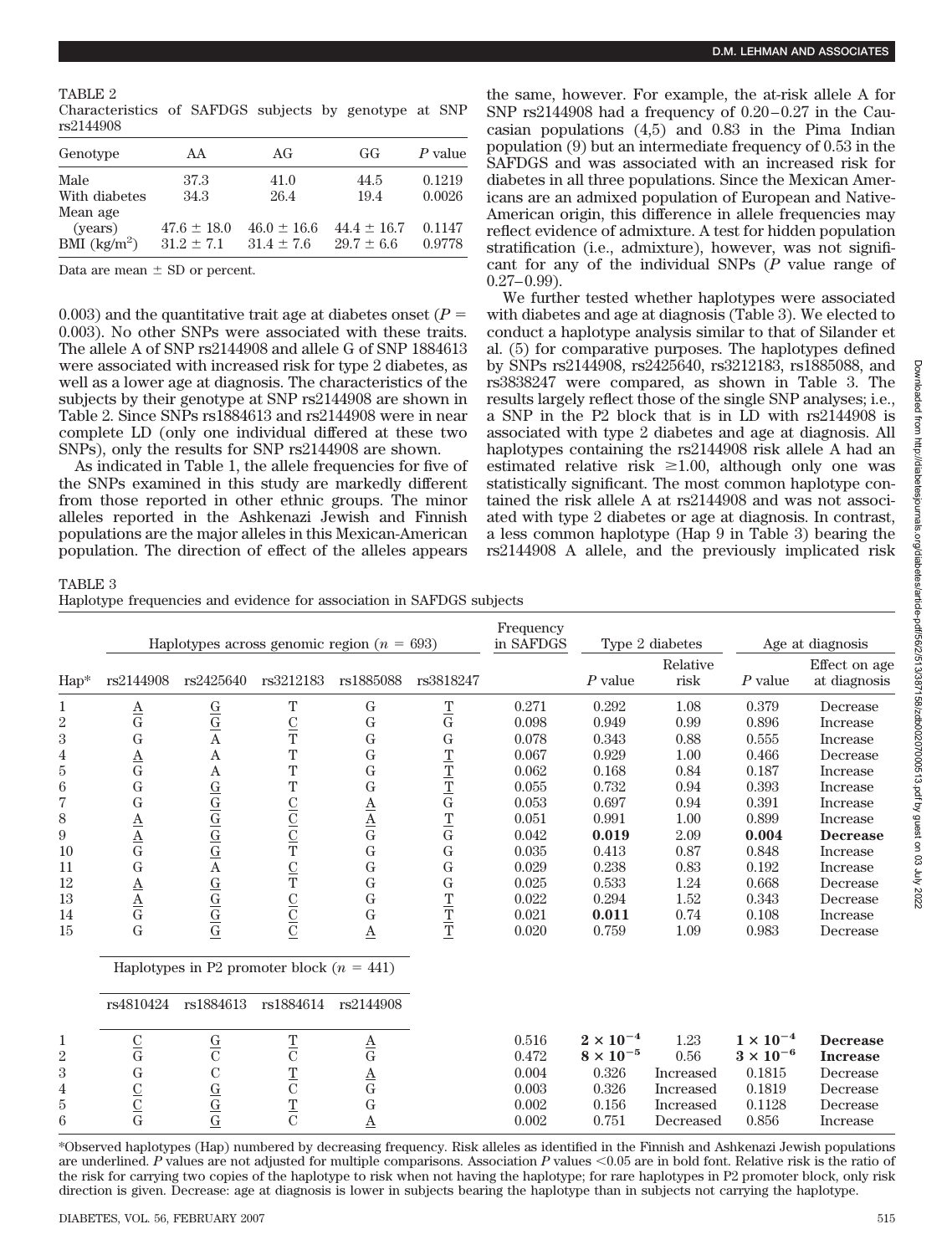alleles at rs2425640 and rs3212183, was modestly associated with type 2 diabetes  $(P = 0.019)$  and age at diagnosis  $(P = 0.004)$ . The haplotype bearing all "protective" alleles (Hap 3 in Table 3) was present at a frequency of 7.8% and was not associated.

Two previous studies (7,10) have identified rare haplotypes within the disequilibrium block encompassing the P2 promoter region, which are significantly associated with type 2 diabetes, although the individual SNPs themselves were not associated. In each study, the associated haplotypes involve rare recombination events between SNP rs2144908 and either rs1884614 or rs1884613. In our study, we observed only four recombination events between these sets of SNPs in our preliminary genotyping dataset  $(n = 441)$ . The results of haplotype analysis confined to the P2 promoter variants are shown in Table 3. The most common haplotype bears all risk alleles and is significantly associated with increased risk for type 2 diabetes (*P* 0.0002,  $n = 441$ ), while the second most common haplotype bears all protective alleles and is associated with decreased risk for type 2 diabetes ( $P = 8 \times 10^{-5}$ ,  $n = 441$ ). None of the rare haplotypes were significantly associated with type 2 diabetes or its age at diagnosis. As these rare haplotypes are present in only two to three subjects (one copy only), the point estimate of relative risk is unstable; thus, here we report only the direction of the trend that we observed.

In conclusion, we found that SNPs within the P2 promoter region haplotype block of *HNF4A* are significantly associated with type 2 diabetes and its age at diagnosis in the Mexican-American cohort of SAFDGS. The alleles associated with increased risk for type 2 diabetes are highly prevalent in this population, which may have aided in the detection of association. The differences in allele frequencies between the Mexican-American, Native-American, and Caucasian populations may also indicate evidence of admixture, which could be confounding the apparent associations but could also account for the stepwise increase in diabetes prevalence from Caucasians to Mexican Americans to Native Americans. Although the results of the quantitative trait disequilibrium test do not indicate any evidence for hidden population stratification (i.e., admixture) in our population, we cannot fully exclude this possibility. Conversely, it is widely accepted that admixture mapping may well be a means to identify disease-associated genes, and our results may indicate that this region may bear a variant that accounts for the increased risk in this ethnic group.

No evidence for linkage to type 2 diabetes or to age at onset of diabetes was observed on chromosome 20q in the prior genome-wide linkage scans of SAFDGS (12,19); however, the association results from this study provide supportive evidence that a variant in the P2 promoter region of *HNF4A*, or variants in strong LD with this region, contribute to the susceptibility to type 2 diabetes.

#### **ACKNOWLEDGMENTS**

This research was supported by grants from the National Institutes of Health (NIH) (R01-DK-42273, R01-DK-47482, R01-DK-53889, MH-59490, and P50DK061597 from the George O'Brien Kidney Research Center and K01- DK064867 [to K.J.H.]) and a Junior Faculty Award from the American Diabetes Association (to D.M.L.).

Genome-scan genotyping services were provided by the Center for Inherited Disease Research (CIDR). CIDR is fully funded through a federal contract from NIH to Johns Hopkins University (contract no. N01-HG-65403).

We thank the family members of SAFDGS and are grateful for their participation and cooperation. We also thank Jeanette Hamlington and Korri Weldon for technical assistance on this project.

#### **REFERENCES**

- 1. Wang H, Maechler P, Antinozzi PA, Hagenfeldt KA, Wollheim CB: Hepatocyte nuclear factor 4alpha regulates the expression of pancreatic beta-cell genes implicated in glucose metabolism and nutrient-induced insulin secretion. *J Biol Chem* 275:35953–35959, 2000
- 2. Sladek FM, Seidel SD: *Nuclear Receptors and Genetic Disease*. San Diego, CA, Academic Press, 2001, p. 309 –361
- 3. Ryffel GU: Mutations in the human genes encoding the transcription factors of the hepatocyte nuclear factor (HNF)1 and HNF4 families: functional and pathological consequences. *J Mol Endocrinol* 27:11–29, 2001
- 4. Love-Gregory LD, Wasson J, Ma J, Jin CH, Glaser B, Suarez BK, Permutt MA: A common polymorphism in the upstream promoter region of the hepatocyte nuclear factor- $4\alpha$  gene on chromosome  $20q$  is associated with type 2 diabetes and appears to contribute to the evidence for linkage in an Ashkenazi Jewish population. *Diabetes* 53:1134 –1140, 2004
- 5. Silander K, Mohlke KL, Scott LJ, Peck EC, Hollstein P, Skol AD, Jackson AU, Deloukas P, Hunt S, Stavrides G, Chines PS, Erdos MR, Narisu N, Conneely KN, Li C, Fingerlin TE, Dhanjal SK, Valle TT, Bergman RN, Tuomilehto J, Watanabe RM, Boehnke M, Collins FS: Genetic variation near the hepatocyte nuclear factor- $4\alpha$  gene predicts susceptibility to type 2 diabetes. *Diabetes* 53:1141–1149, 2004
- 6. Damcott CM, Hoppman N, Ott SH, Reinhart LJ, Wang J, Pollin TI, O'Connell JR, Mitchell BD, Shuldiner AR: Polymorphisms in both promoters of hepatocyte nuclear factor  $4-\alpha$  are associated with type 2 diabetes in the Amish. *Diabetes* 53:3337–3341, 2004
- 7. Bagwell AM, Bento JL, Mychaleckyj JC, Freedman BI, Langefeld CD, Bowden DW: Genetic analysis of *HNF4A* polymorphisms in Caucasian-American type 2 diabetes. *Diabetes* 54:1185–1190, 2005
- 8. Winckler W, Graham RR, de Bakker PI, Sun M, Almgren P, Tuomi T, Gaudet D, Hudson TJ, Ardlie KG, Daly MJ, Hirschhorn JN, Groop L, Altshuler D: Association testing of variants in the hepatocyte nuclear factor  $4\alpha$  gene with risk of type 2 diabetes in 7,883 people. *Diabetes* 54:886 – 892, 2005
- 9. Muller YL, Infante AM, Hanson RL, Love-Gregory L, Knowler W, Bogardus C, Baier LJ: Variants in hepatocyte nuclear factor  $4\alpha$  are modestly associated with type 2 diabetes in Pima Indians. *Diabetes* 54:3035–3039, 2005
- 10. Hara K, Horikoshi M, Kitazato H, Ito C, Noda M, Ohashi J, Froguel P, Tokunaga K, Tobe K, Nagai R, Kadowaki T: Hepatocyte nuclear factor- $4\alpha$ P2 promoter haplotypes are associated with type 2 diabetes in the Japanese population. *Diabetes* 55:1260 –1264, 2006
- 11. Raeder H, Bjorkhaug L, Johansson S, Mangseth K, Sagen JV, Hunting A, Folling I, Johansen O, Bjorgaas M, Paus PN, Sovik O, Molven A, Njolstad PR: A hepatocyte nuclear factor-4α gene (*HNF4A*) P2 promoter haplotype linked with late-onset diabetes: studies of *HNF4A* variants in the Norwegian MODY Registry. *Diabetes* 55:1899 –1903, 2006
- 12. Hunt KJ, Lehman DM, Arya R, Fowler S, Leach RJ, Goring HH, Almasy L, Blangero J, Dyer TD, Duggirala R, Stern MP: Genome-wide linkage analyses of type 2 diabetes in Mexican Americans: the San Antonio Family Diabetes/Gallbladder Study. *Diabetes* 54:2655–2662, 2005
- 13. Puppala S, Dodd GD, Fowler S, Arya R, Schneider J, Farook VS, Granato R, Dyer TD, Almasy L, Jenkinson CP, Diehl AK, Stern MP, Blangero J, Duggirala R: A genomewide search finds major susceptibility loci for gallbladder disease on chromosome 1 in Mexican Americans. *Am J Hum Genet* 78:377–392, 2006
- 14. Expert Committee on the Diagnosis and Classification of Diabetes Mellitus: Report of the Expert Committee on the Diagnosis and Classification of Diabetes Mellitus. *Diabetes Care* 20:1183–1197, 1997
- 15. Summary of revisions for the 2002 clinical practice recommendations. *Diabetes Care* 25 (Suppl. 1):S3, 2002
- 16. Yoo B, Pankratz VS, de Andrade M: Practical application of residuals from survival models in quantitative trait linkage analysis. *Genet Epidemiol* 21 (Suppl. 1):S811–S816, 2001